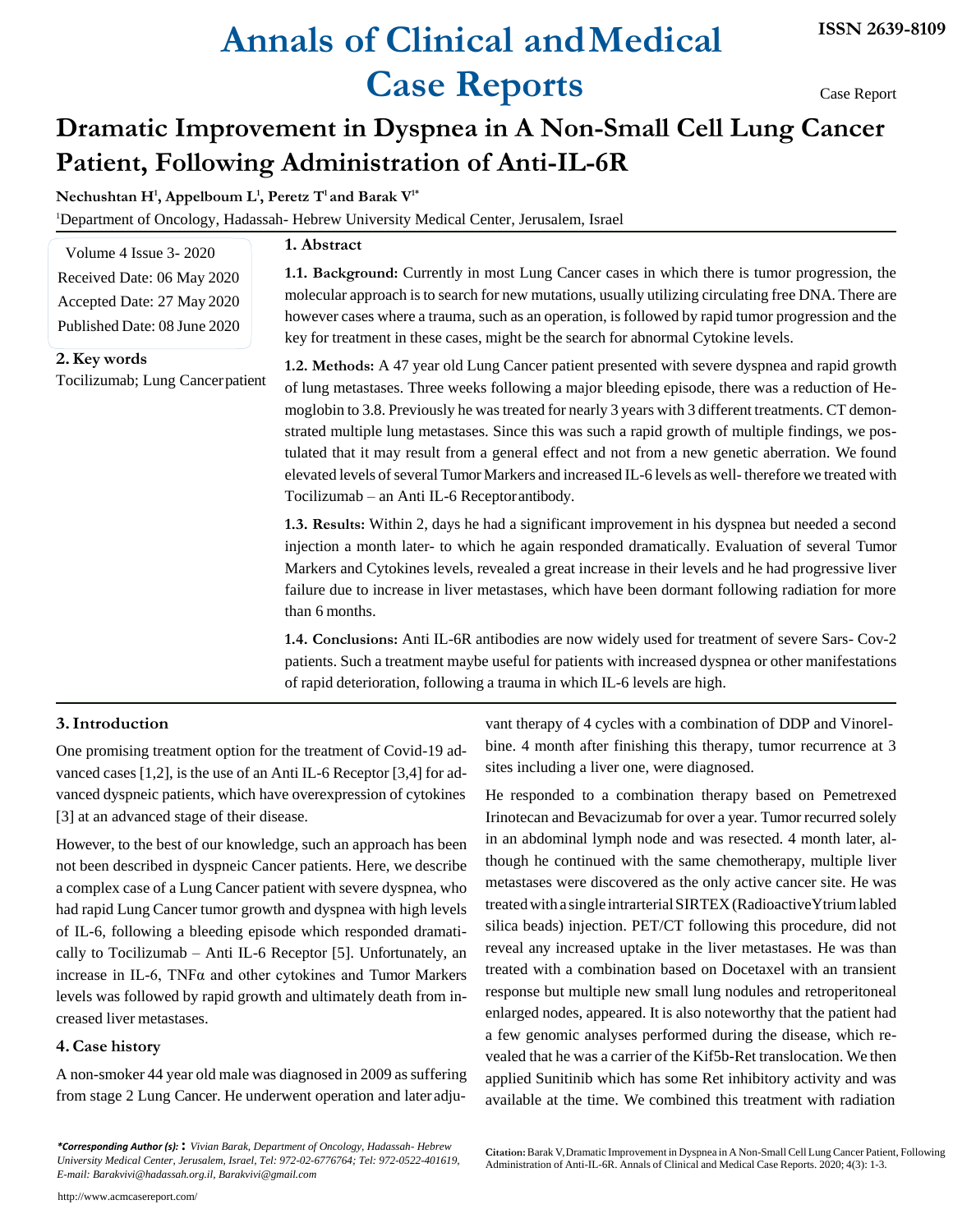to the enlarged retroperitoneal lymph node. He stopped Sunitinib due to fatigue after less than a month.

However, about 2 weekslater he had a major bleeding episode from gastric ulcer with Hemoglobin decrease up to 3.6. The patient was then admitted to an intensive care unit and treated with multiple blood units.

His Hemoglobin normalized thereafter, however he developed severe dyspnea. We performed a CT which revealed rapid increase in the size of multiple lung metastases with new accumulation of pleural fluid compared to the CT performed 3 weeks earlier (Figure 1). These findings suggested the growth may be a result of the influence of a general increase in inflammatory cytokine levels and not a just a clonal mutation, We evaluated levels of several cytokines including IL-6, TNF, sIL-2R, which were significantly elevated compared to normal levels (Figure 2). At this stage the patient suffered from severe dyspnea even with oxygen. While NSAID and steroid therapies have been shown in the past to reduce IL-6 levels, their use was not possible in this patient with a large gastric ulcer. He was then administered with a single dose of Tocilizumab - an Anti-IL-6 Receptor monoclonal antibody (Roche) 4 mg /kg - a dose which is usually used once every month [5]. Within 2 days, he did not need the oxygen and his general condition was greatly improved. However, he developed within 2 weeks hyperbilirubinemia. Abdominal Ultrasound revealed small cirrhotic liver without the ability to identify specific lesions. Though, since his Bilirubin continued to rise, a new CT was performed which did reveal multiple small liver metastases. At around this time he developed again dyspnea and we repeated the injection of Tocilizumab and again, within 2 days he was breathing much better. However, his liver functions continued to deteriorate while his bilirubin continued to rise rapidly. He developed another severe episode of gastric bleeding about 2 month from the initial Tocilizumab treatment, which we were not able to overcome and ultimately succumbed to his disease, more than 3 years after the initial diagnosis of metastatic disease. As can be seen in Fig. 2 the levels of his cytokines IL-6, TNF, sIL-2R and various Tumor Markers – CEA, CA 19-9, CA 15-3, CA-125, VEGF, TPS (Figure 3), also increased rapidly during this time, similar to other studies[6].

2 days before bleeding event









 **Figure 1:** Patients C.Ts

 $\overline{30}$  $3500$ 3000  $25$ 2500 20 L-6 pg/m 2000 TNF pg/ml  $15$ 1500  $10$ 1000 5 500  $\overline{0}$  $\mathbf{0}$  $17.12$  $30.12$  $7.1$  $31.1$  $-11-6$ 4000 3500 3000 2500 Š 2000 1500  $\frac{1}{2}$ 1000 500  $17.12$  $30.12$  $7.1$  $31.1$ 

 **Figure 2:** Patient's Cytokine Levels



 **Figure 3:** Patient's Tumor Marker Levels

### **5.Discussion**

The patient at this time in his treatment had progressive disease after failure of 3 chemotherapeutic lines. However, the rapid disease progression in the lungs following the traumatic bleeding episode, strongly suggested that release of a hormone like substance with general effect might be responsible - rather than accumulation of

**Copyright ©2020 Barak V et al. This is an open access article distributed under the terms of the Creative 2** Commons Attribution License, which permits unrestricted use, distribution, and build upon your work non-commercially.